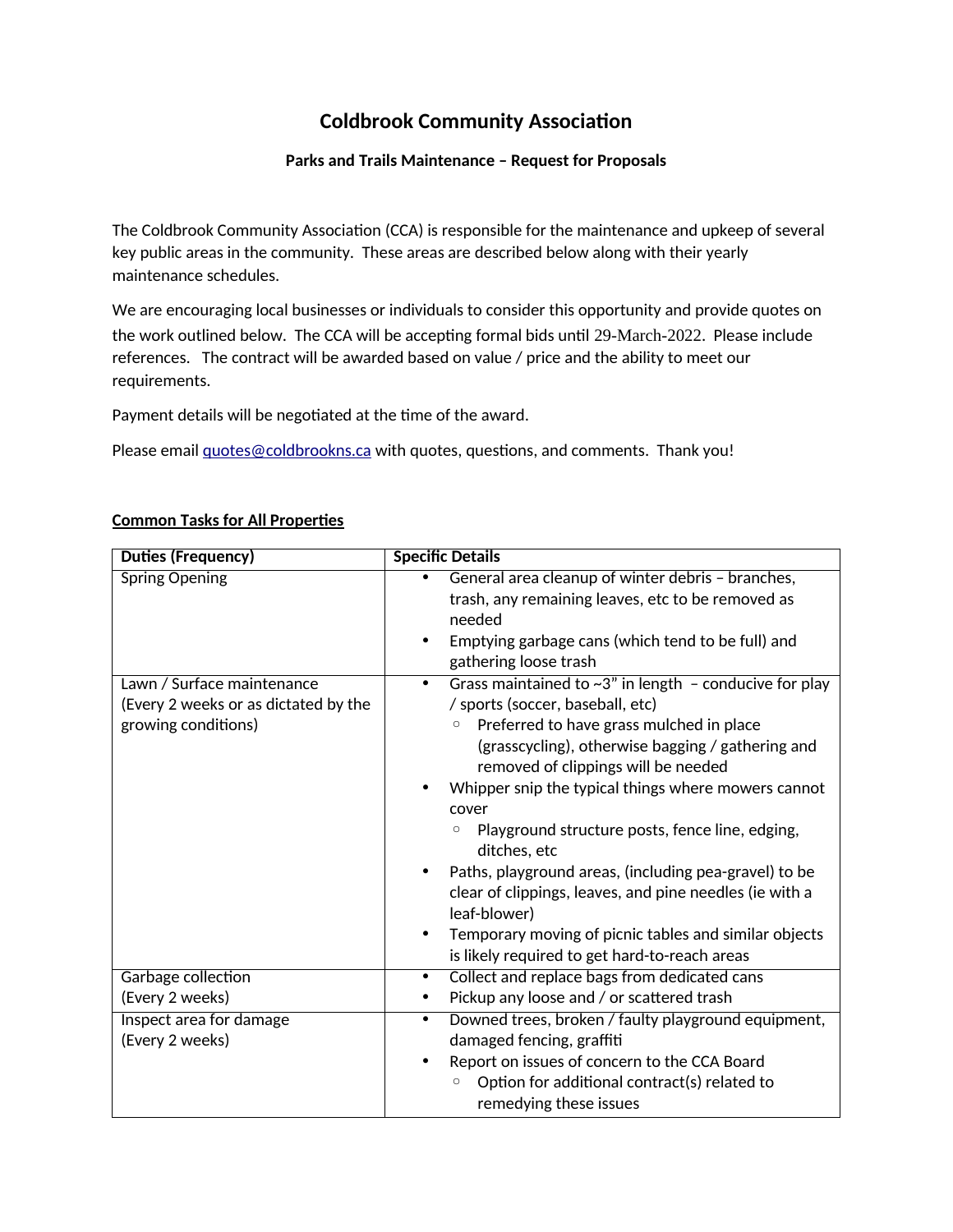| Pick up loose debris                                             | Broken branches, etc                                |
|------------------------------------------------------------------|-----------------------------------------------------|
| (Every 2 weeks)                                                  |                                                     |
| <b>Fall Closing</b><br>(After ~80% of the leaves have<br>fallen) | Leaves, pine needles, branches gathered and cleared |

# **Playgrounds and Parks**

| <b>Name</b>                | <b>Brandon's Place</b> | <b>Bessview Park</b>   | Tammie Park              |
|----------------------------|------------------------|------------------------|--------------------------|
| <b>Address</b>             | 1507 Meghan Drive      | 1687 Joyce Street      | 3016 Borden Street       |
| <b>PID</b>                 | 55151997               | 55160717               | 55161996                 |
| Area (sqft)                | 38,500                 | 42,900                 | 65,876                   |
| <b>Description of area</b> | - Contained playground | - Contained playground | - Pea-gravel, grass lawn |
| and equipment              | areas (pea-gravel) and | areas (pea-gravel) and | - Playground equipment   |
|                            | grass lawn             | grass lawn             | - Basketball courts      |
|                            | - Playground           | - Playground equipment | - Fence                  |
|                            | equipment              | - Basketball Court     | - Crusher-dust around    |
|                            | - Basketball Court     |                        | wheelchair-accessible    |
|                            | - Fence                |                        | swing                    |
|                            | - Grass area along the |                        |                          |
|                            | fence and in the ditch |                        |                          |

| <b>Name</b>                          | <b>Hayes Community Park</b>                                   |  |
|--------------------------------------|---------------------------------------------------------------|--|
| <b>Address</b>                       | 2712 Pinecrest Drive                                          |  |
| <b>PID</b>                           | 55154058                                                      |  |
| Area (sqft)                          | 239,600 (5.5 acre)                                            |  |
| <b>Description of area</b>           | Baseball diamond, backstop, dugouts<br>٠                      |  |
|                                      | Mini soccer area to the right<br>$\bullet$                    |  |
|                                      | Grassy play area to the left of the baseball field            |  |
|                                      | Grass along the sides of the driveway                         |  |
|                                      | Bridge connecting property to the Coldbrook and               |  |
|                                      | District School                                               |  |
| <b>Additional Duties (Frequency)</b> | <b>Specific Details</b>                                       |  |
| Groom baseball diamond (Every 4      | Eliminate weeds / grasses growing in the infield              |  |
| weeks, or as needed)                 | Rake / even-out the infield material<br>$\bullet$             |  |
| Lawn maintenance (Every 2 weeks      | Grass area is a ball-sports area so the length should be<br>٠ |  |
| or as dictated by the growing        | kept appropriate $(-3)$                                       |  |
| conditions)                          | Whipper-snipping should include around the bridge<br>٠        |  |
|                                      | crossing                                                      |  |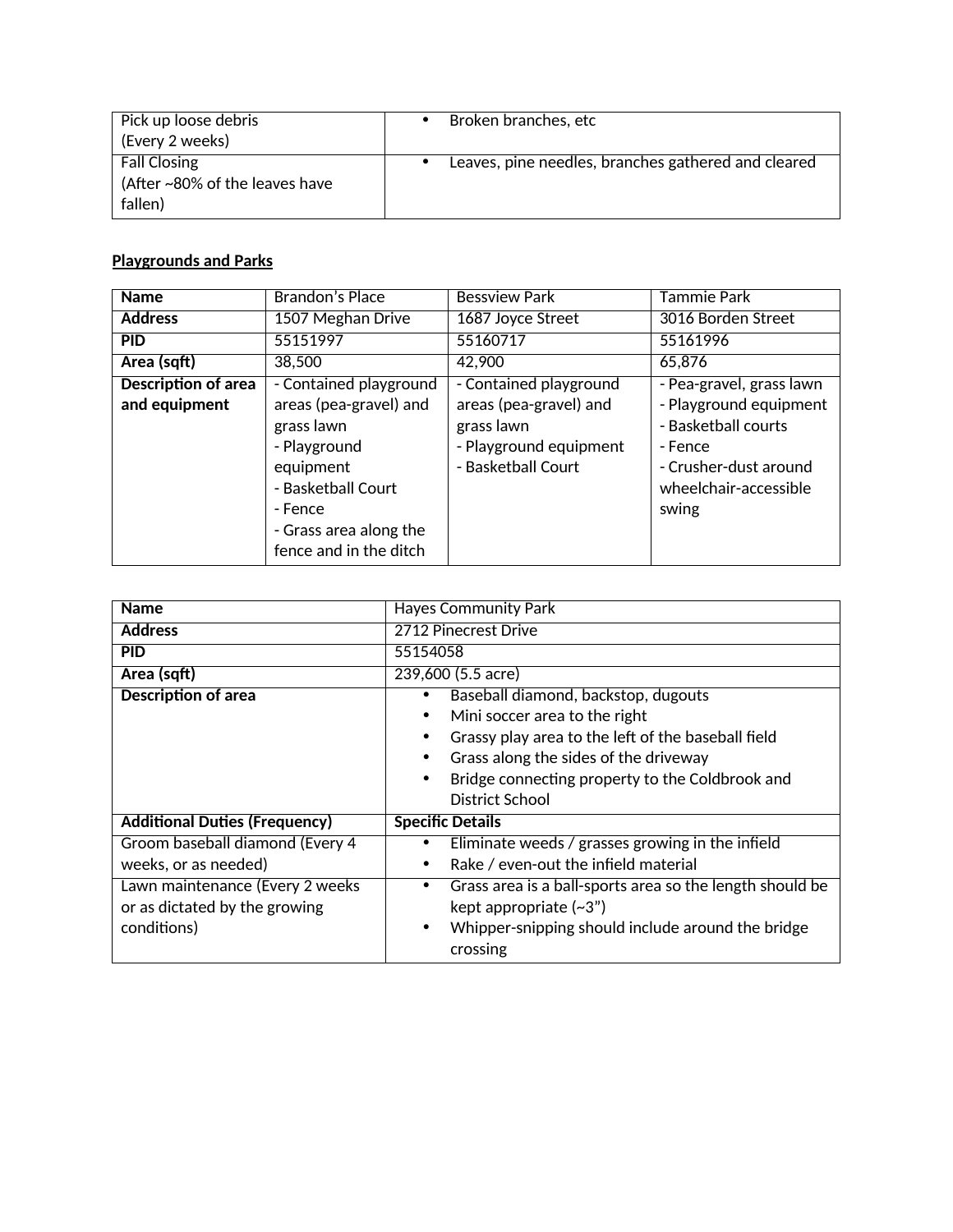## **Crosby Trail**

| <b>Address</b>                                       | 2684 Popular Drive                                                                                                                                                                                                                                        |
|------------------------------------------------------|-----------------------------------------------------------------------------------------------------------------------------------------------------------------------------------------------------------------------------------------------------------|
| <b>PID</b>                                           | 55156004                                                                                                                                                                                                                                                  |
| <b>Description of area</b>                           | Gravel trail that travels through the woods along the edge of Hayes<br>subdivision. There are three entrances to the trail. One at the end<br>of Wade St, off Popular Drive and from Langille Drive.                                                      |
| <b>Additional Duties (Frequency)</b>                 | <b>Specific Details</b>                                                                                                                                                                                                                                   |
| Inspect area for<br>damage/danger (Every 2<br>weeks) | Walk the trail monthly and remove any trees/branches from<br>the trail.<br>Report any issues to the CCA.<br>٠<br>Option for additional contract(s) related to remedying<br>$\circ$<br>major issues (ie dead or dying trees that need to be<br>taken down) |

## **Heritage Hall**

| <b>Address</b>                       | 2833 Lovett Road                                                                                                                                               |
|--------------------------------------|----------------------------------------------------------------------------------------------------------------------------------------------------------------|
| <b>PID</b>                           | 55159891                                                                                                                                                       |
| Area (sqft)                          | 21,300                                                                                                                                                         |
| <b>Description of area</b>           | Large wooden building with the front driveway paved and gravel on<br>the side and it the back. Grassy areas along the side of the building<br>and it the back. |
| <b>Additional Duties (Frequency)</b> |                                                                                                                                                                |
| Yard area                            | As stated above; please whipper-snip along building edge as well                                                                                               |

### **Cemetery**

| <b>Address</b>             | 6906 Nova Scotia Trunk 1                                                                                                                                                                                                     |
|----------------------------|------------------------------------------------------------------------------------------------------------------------------------------------------------------------------------------------------------------------------|
| <b>PID</b>                 | 55153977                                                                                                                                                                                                                     |
| Area (sqft)                | 43560 (1 acre)                                                                                                                                                                                                               |
| <b>Description of area</b> | Situated between Sherwood Forest Campground and the closed<br>driving range / mini-put; across Highway 1 from Valley Pizza<br>Grassy area with grave plots and headstones<br>Headstones should be whipper-snipped<br>$\circ$ |